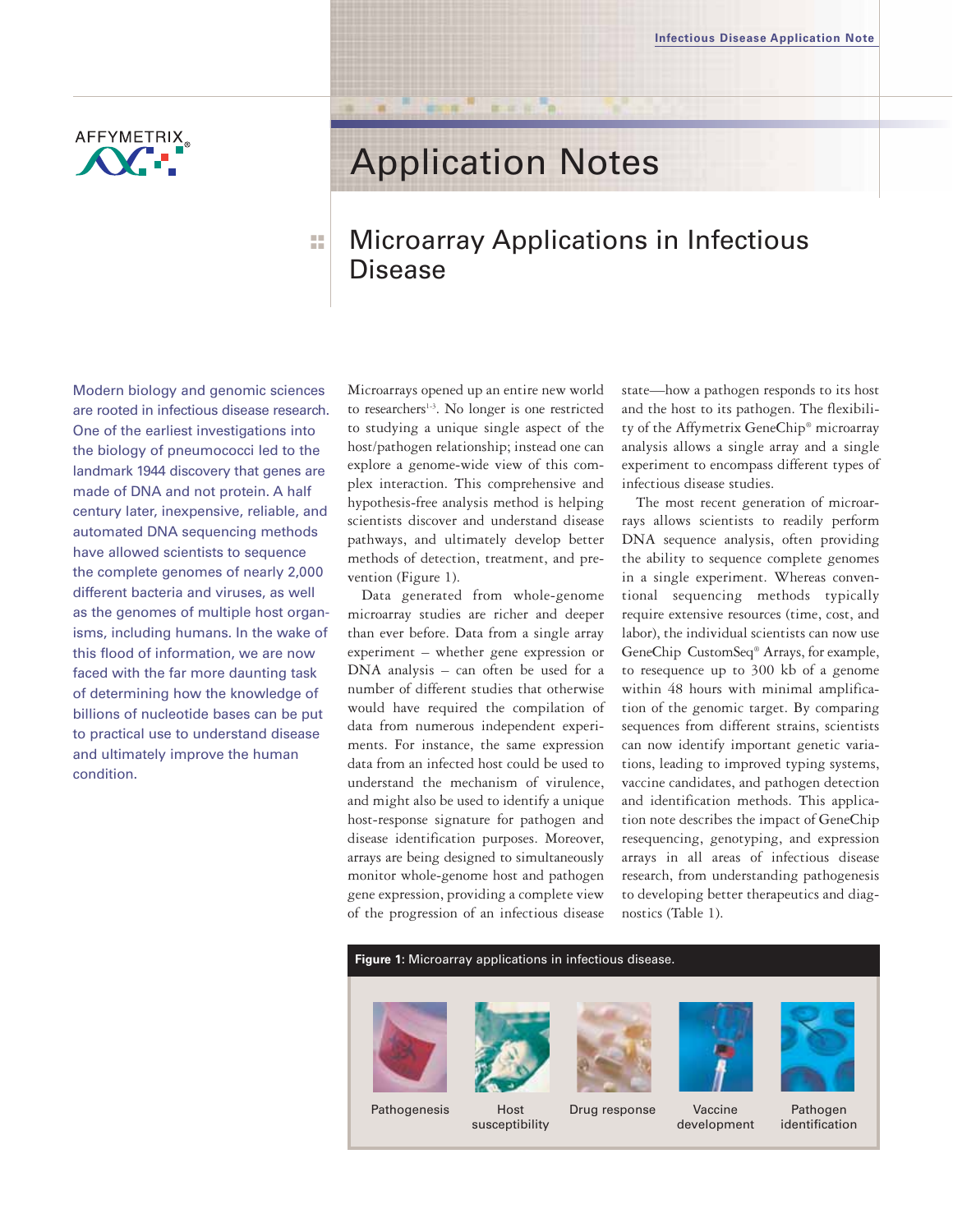| <b>Study Goal</b>          | <b>Application</b>                                                   | GeneChip® CustomSeq®<br><b>Resequencing Array</b> | GeneChip® Mapping<br>100K Array or 500K Array Set | <b>Whole-Genome</b><br><b>Expression Arrays</b> |
|----------------------------|----------------------------------------------------------------------|---------------------------------------------------|---------------------------------------------------|-------------------------------------------------|
| Pathogenesis               | · Identification of virulence factors<br>· Immune evasion mechanisms | Pathogen<br>Pathogen                              |                                                   | Pathogen<br>Host, Pathogen                      |
| Susceptibility             | . Host susceptibility to pathogen                                    | Host                                              | Host                                              | Host                                            |
| Drug Response              | . Host response to drug<br>· Pathogen response to drug               | Host<br>Pathogen                                  | Host                                              | Host<br>Pathogen                                |
| Vaccine<br>Development     | · Antigen discovery                                                  | Pathogen                                          | Host                                              | Pathogen                                        |
| Pathogen<br>Identification | . Host response signature<br>· Pathogen sequence analysis            | Pathogen                                          | Host                                              | Host<br>Pathogen (CGH)                          |

# Host-Pathogen Interactions

HOST IMPACT ON PATHOGEN EXPRESSION Relatively simple pathogenic microorganisms, like bacteria and viruses, often employ complex mechanisms of virulence developed over millions of years of evolution, which have resulted in a variety of diverse ways for pathogens to successfully infect their host by subverting host defense pathways. While scientists have typically focused on small subsets of genes as suspected virulence factors, the emergence of microarrays has enabled microbiologists to explore genome-wide expression, uncovering virulence pathways consisting of many genes that may have been previously unknown. This technique has proven particularly useful when analyzing a pathogen's response to its host environment. For example, Wolfgang et al. recently used GeneChip Pseudomonas aeruginosa Genome Arrays to study the interaction between P. aeruginosa and the airway liquids from chronically infected cystic fibrosis (CF) patients<sup>4</sup>. By examining genome-wide expression, the group identified genes that exhibited a statistically significant change in expression as a result of that environment. They noticed that a majority of the repressed genes encoded proteins relating to flagellar biosynthesis, and when they examined the bacteria by electron microscopy, they found that surface flagella were indeed reduced. Flagella are highly immunogenic and repression is a way for the bacteria to avoid detection by host defense mechanisms, allowing the bacteria to successfully establish infection

in immunocompromised CF patients. By understanding the virulence factors and toxins elaborated by P. aeruginosa and other pathogens, researchers are able to identify disease mechanism pathways for potential treatment.

PATHOGEN IMPACT ON HOST EXPRESSION However, a complete understanding of infectious disease requires scientists to examine both the virulence factors expressed by the microbe, as well as the host response mechanisms and host pathways that are subverted by that microbe. To this end, scientists have used GeneChip microarrays to understand virulence by monitoring changes in host gene expression following challenge with a microbe<sup>5-9</sup> or with purified virulence factors. Izmailova and colleagues used human GeneChip expression microarrays to study the effects of HIV-1 and its Tat protein (a major HIV virulence factor) on immature dendritic cells, which are among the first cells to be infected by retroviruses<sup>8</sup>. Once again, by examining genome-wide expression, the researchers were able to identify induction of a complete interferon pathway. Chemokines are among the molecules induced by this pathway, which in turn recruit macrophages and T cells, which are the ultimate targets of the virus and thus facilitate the expansion of the viral infection. Based on these studies, designing therapies against the Tat protein or against the members of the interferon pathway may produce the combined benefit of limiting viral transcription while reducing the expansion of viral infection into uninfected cell types.

While most infectious disease microarray research has focused on gene expression studies, new microarray tools for DNA sequence analysis are now available, which allow scientists to begin looking at the biology of infectious disease in another genomic light. Microarrays designed for custom genotyping enable researchers to explore sequence variation between pathogenic strains at single nucleotide resolution. The ability to quickly resequence a genome in a single experiment dramatically reduces the expense, time, and labor that would have been required using traditional sequencing methods and enables scientists to more readily determine how genetic differences are manifest in disease outcomes. For example, in the face of the SARS outbreak of 2003, Affymetrix, NIAID and TIGR collaborated to develop a microarray to resequence the complete genome of the SARS virus. The Centers for Disease Control and Prevention is also using Affymetrix resequencing arrays to identify and catalog hundreds of different Variola major (smallpox) strains. By sequencing more isolates, scientists can more easily relate pathogen subtypes to patient outcome and develop a better understanding of which subtypes are, for example, the most virulent. Clinicians can also use this information for diagnostic purposes by identifying the specific strain responsible for disease (see Pathogen ID below). These tools are also useful for epidemiologists, who can study how a pathogen is evolving over time while surveying its spread into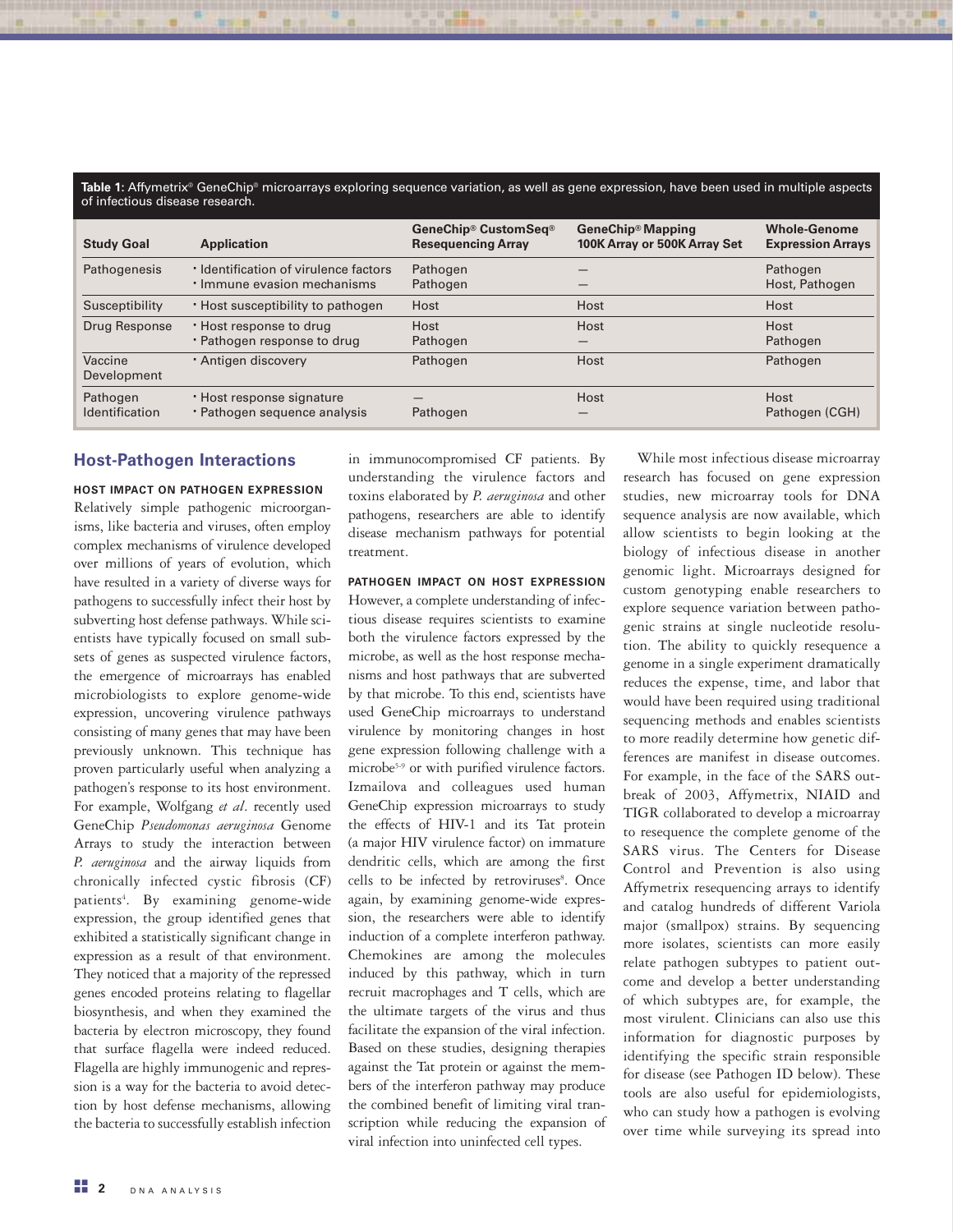different geographies and populations. Monitoring the full genome over the time of an epidemic, for example, allows the tracking of multifactorial characteristics, such as drug resistance, that are crucial for the treatment of these diseases.

# Pathogen Detection and Identification

Perhaps the most direct application of microarray technology for infectious disease is the ability to quickly identify an infecting pathogen. Because pathogens have distinct genetic compositions and microarrays are able to examine all gene sequences, the array is an ideal tool for this application.

Wilson et al., for example, developed a Multi-Pathogen Identification (MPID) microarray that identifies eighteen pathogenic prokaryotes, eukaryotes, and viruses. In this study<sup>10</sup>, researchers amplified unique regions of DNA from each microorganism, and then used the microarray to detect the presence or absence of pathogen-specific DNA sequences. In some cases, the limit of detection was found to be as little as 10 femptograms of pathogenic DNA, much below the detection limits of other existing technologies. Microarrays have also been used in comparative genome hybridization studies to distinguish different strains of P. aeruginosa<sup>11</sup> and Mycobacterium tuberculosis<sup>12</sup>, and have even been used to examine 16S ribosomal DNA sequences for the identification of pathogens, such as M. tuberculosis to the species level<sup>13</sup>, and to characterize mutations in the rpoB gene that confer rifampin resistance in  $M.$  tuberculosis<sup>14</sup>.

# Strain Typing/Epidemiology

In addition to detection and identification of pathogens, microarrays are ideal for characterizing genetic differences between isolates of the same species to the strain level using a resequencing approach.

GREATER ACCURACY AND DISCRIMINATION Recently, scientists at the United Kingdom's Health Protection Agency (HPA) used resequencing microarrays containing genomic sequences that vary between different meningitis subtypes to classify different isolates of Neisseria meningitidis<sup>15</sup>. Using the resequencing array, the scientists were able to correctly classify 45 samples that were previously identified by traditional methods, but more importantly, they were able to classify 12 previously unclassifiable samples into existing meningitis serotypes. Traditionally, the HPA has classified meningitis by using immunoassays to identify serotypes in combination with capillary sequencing to identify sub-serotypes. In addition to being more accurate than the traditional serotyping methods, resequencing microarrays provide results in just 48 hours, much faster than traditional methods.

The meningitis resequencing array can now be used to quickly identify new meningitis strains, as well as for epidemiological studies and vaccine research.

In a different study, the ability of a GeneChip array to accurately discriminate 21 oxacillin-resistant isolates of Staphylococcus aureus was compared to that of ribotyping and pulsed-field gel electrophoresis (PFGE), both standard molecular epidemiological methods<sup>16</sup>. Although strain clustering was similar among the three methods, the GeneChip microarray results provided a higher level of discrimination, especially on such genetic elements as virulence factors, antimicrobial resistance determinants, and agr type.

Figure 2: Host response signatures for pathogen identification. In this animal model, mice are infected with different pathogens and whole-genome expression is measured by microarray analysis, resulting in a specific host-response signature. This type of study can identify specific patterns for microarray diagnostic applications.

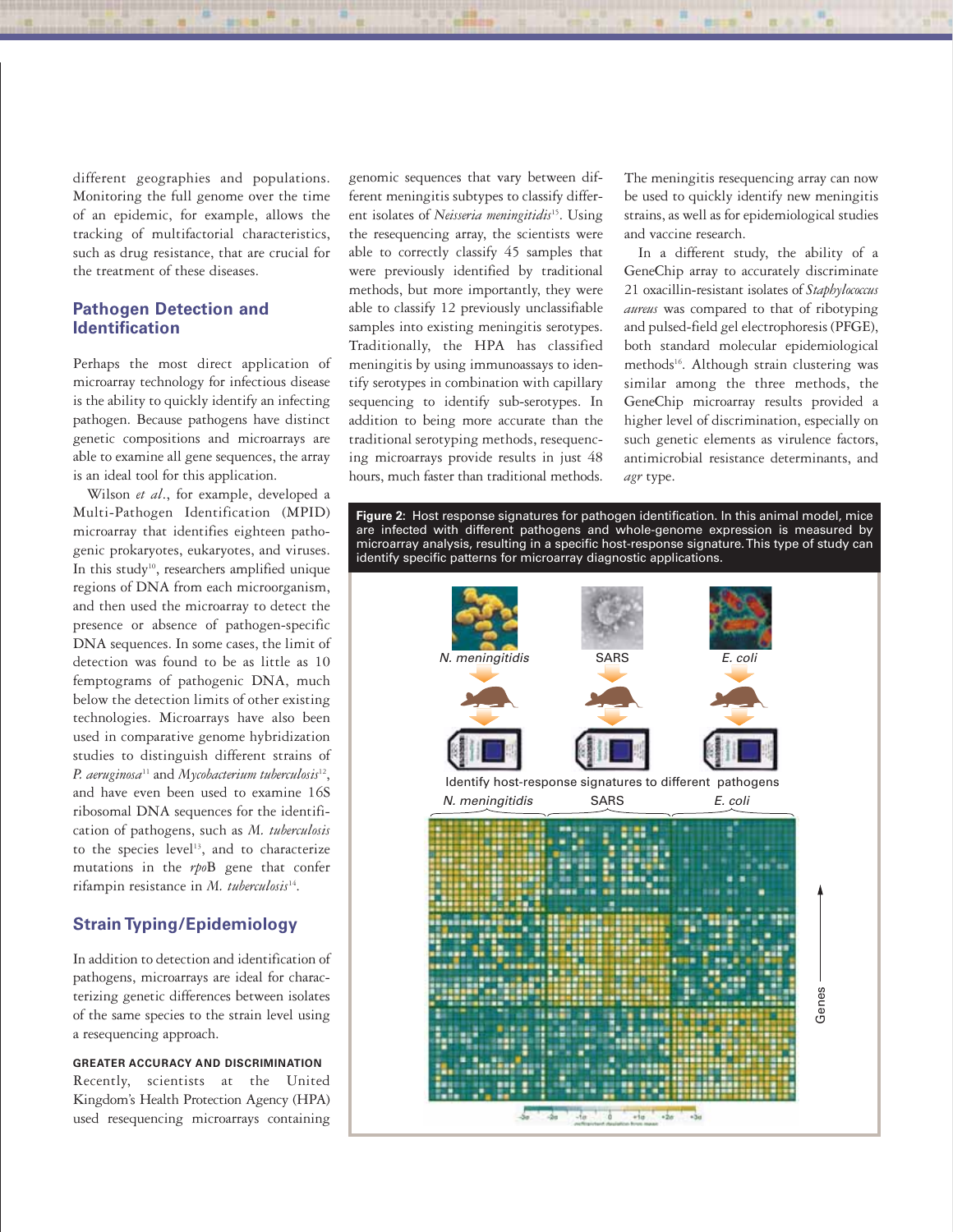GeneChip arrays have also been applied to strain typing of biothreat agents, which could be useful for discerning engineered from naturally-occurring pathogens and for the determination of forensic attribution. For instance, Zwick and colleagues used a custom resequencing array to analyze a panel of 56 Bacillus anthracis strains<sup>17</sup>. The total time to generate results was much faster with the array as compared to conventional sequencing methods and the results were comparable, demonstrating that the arrays represent a rapid and cost-effective means of generating sequence data for strain typing purposes.

#### EXPRESSION PROFILE SIGNATURES FOR PATHOGEN IDENTIFICATION

Researchers are also using GeneChip expression arrays to identify host expression profiles, or signatures, which can be used to identify the pathogenic agent. While the genes making up these signatures may be important to disease mechanism, identifying gene function is not critically important for this type of predictive application. Much like the way expression profiles and sets of predictor genes have been used to classify different types of cancer, profiles can also be used to classify different kinds of infectious disease (Figure 2). For example, when comparing *Chlamydophila pneumoniae*, Chlamydia trachomatis, and intracellular Salmonella typhimurium, Hess et al. found distinct host-response expression profiles<sup>18</sup>. Genus- or group-specific transcriptional response patterns likely contribute to the different pathologies of each disease, but could also be used to characterize disease via host response signatures.

In another example, Nau and coworkers examined the whole-genome expression from macrophages that had been exposed to Gram-negative or Gram-positive bacteria. These two types of bacteria represent the two divisions of prokaryotes, and contain, among other variations, different cell wall structures. By analyzing macrophage expression, the researchers found a distinct host response expression signature for both types of bacteria, with the Gram-negative bacteria gene expression changes encompassed by those induced in Gram-positive bacteria. This distinct response may provide the basis to diagnose clinical Gram-negative infections<sup>19</sup>.

# Disease Susceptibility

Why is one person susceptible to an infection while another one is not? Surely, environmental exposure plays a crucial role, but the genetics of the individual contribute as well. By using microarrays for DNA sequence analysis, one could rapidly identify mutations in "susceptibility genes" that influence an individual's risk of acquiring disease. For instance, mutations in the CKR5 human co-receptor for HIV have been demonstrated to endow resistance to viral infection<sup>20</sup>. Researchers anticipate using resequencing microarray technology to quickly screen for these mutations in large populations and understand an individual's predisposition to the disease. Additional "susceptibility genes" such as the HIV receptor CCR2<sup>21</sup> can readily be included on the array and sequenced in the same single assay. Because scientists are able to select any portion of the genome, including long regions of contiguous sequence or different segments of genes for resequencing, a full understanding of all the major genetic contributions to susceptibility and its monitoring is possible.

While researchers often use microarrays to examine specific genes, high-density microarrays allow scientists to look at genetic variation across the complete genome. The GeneChip Mapping 500K Array Set, for example, is capable of genotyping over 500,000 single nucleotide polymorphisms (SNPs) and is the latest in a family of products designed for previously unaffordable or unattainable whole-genome association studies. These high-density genome scans have typically been performed to understand the genetics of complex diseases and drug response, but the same types of studies can be designed to understand infectious disease susceptibility. By examining large groups of equally exposed individuals – some who develop disease, and others who do not – scientists will be able to identify genes associated with resistance or predisposition towards disease.

# Drug Response

#### GENOTYPIC VARIATION IN THE PATHOGEN

Antibiotic resistance represents a serious threat to the effectiveness of traditional antibiotics. DNA sequencing microarrays allow researchers to look for antibiotic resistance at a level of detail not previously possible. There are literally dozens of genes and mutations that encode various forms of antibiotic-resistance. For example mecA encodes methicillin resistance<sup>22</sup>, tetA encodes tetracycline resistance, bla encodes penicillin resistance, and mutations in the rpoB genes confer rifampicin resistance. With conventional methods, scientists can only examine one gene at a time, and many of these assays do not provide the type of DNA sequence information that is required to identify single nucleotide mutations responsible for resistance to drugs like rifampicin<sup>23</sup>. By using resequencing microarrays, researchers can not only identify the presence of multiple resistance genes in a single experiment, but can also generate the sequence information that can identify specific antibiotic-resistant mutations. In what has become one of the largest threats to public health of this century, new mechanisms for antibiotic resistance continue to emerge, and with that, resequencing microarray technology is well positioned to help scientists generate a more complete understanding of resistance mechanisms.

### GENOTYPIC VARIATION IN THE HOST

Antibiotic toxicity to humans is significant in limiting the amount of drugs which can be administered to a patient<sup>24</sup>. Arrays are now being used to catalog individual genetic variations in drug-metabolism genes. For instance, out of 143 Helicobacter pylori infected patients, 50 failed one week of triple therapy; all 50 who remained infected were homozygous or heterozygous for the extensive metabolizer CYP2C19 genotype<sup>25</sup>, resulting in rapid clearance of the antibiotic from their system. Knowledge of these variations prior to treatment can help a physician select the best drug and set the right dose for a patient sooner, as well as avoid drugs that may cause the patient to suffer adverse reactions.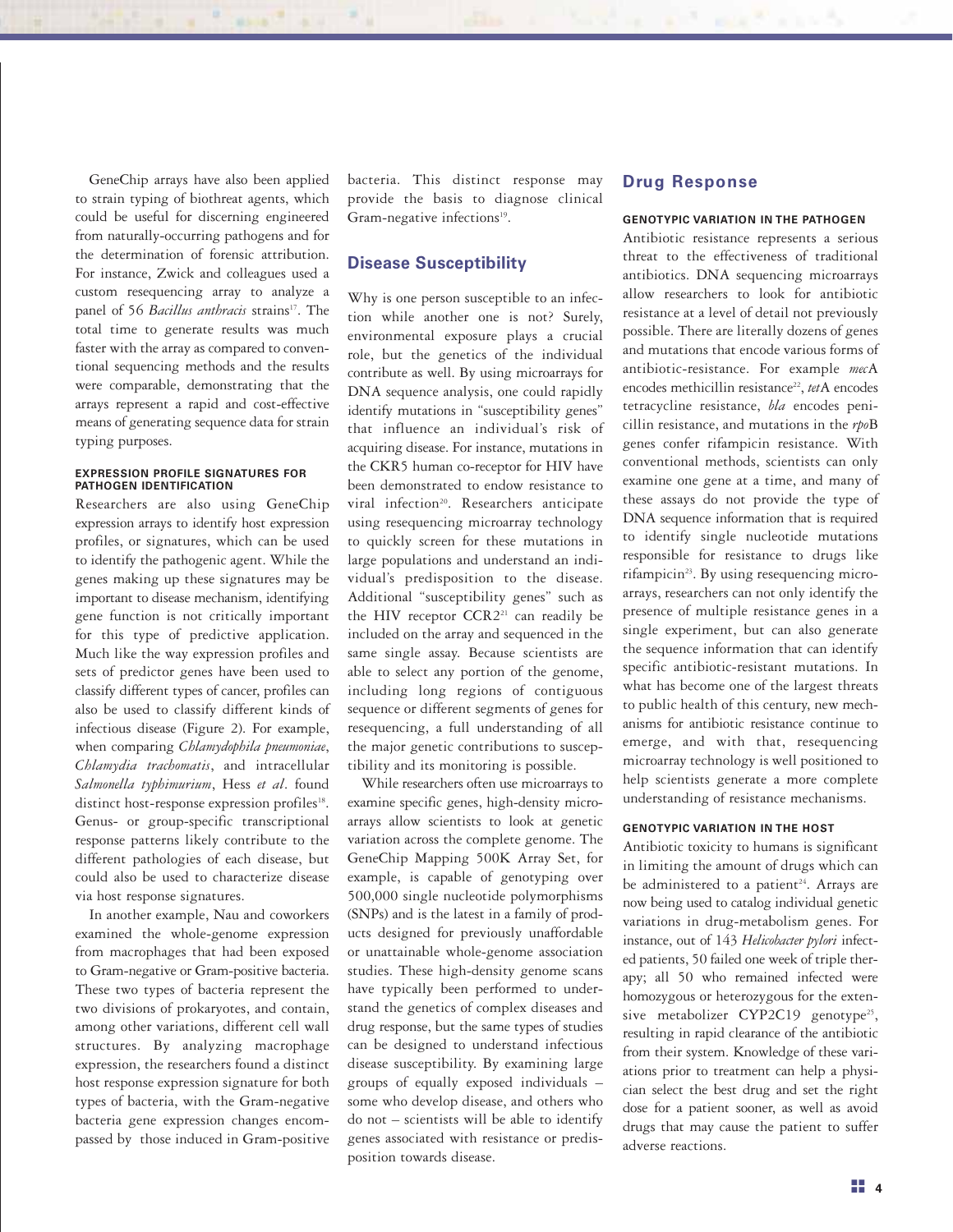Studies to identify genes associated with drug response, efficacy, and toxicity may become the most promising application for whole-genome DNA analysis. Tools like the Mapping 500K Array Set allow scientists to readily genotype populations of responders vs. non-responders to a given drug for phenotypes including efficacy and toxicity, and scientists hope to elucidate the genes contributing to these phenotypes. In latestage clinical trials, microarray genotype analysis could be used to stratify patient populations to eliminate poor or toxic responders from key Phase III trials, ensuring optimal effectiveness, reducing the size and cost of the trials through clearer statistical differentiation between drug and placebo, and improving the odds for drug approval. Once a drug is on the market, patient stratification could be used to accelerate drug expansion into new indications through faster, smaller, more definitive Phase IV trials or to establish medical superiority of a late-to-market drug relative to entrenched competitors in an important class of patients. Genotype information will also fuel future research. By better understanding the genetic mechanisms of drug response in patients, researchers will have made significant progress on finding the next generation drug.

Just as humans respond to drugs in different ways, so do pathogens, and researchers are using microarrays to understand this variable microbial response as well. For example, Utaida and colleagues found that treatment of S. aureus with antibiotics, such as oxacillin, D-cycloserine or bacitracin, resulted in the induction of a number of biological host- and stress-response pathways in an attempt by the organism to defend itself against the antibacterials<sup>26</sup>. In the case of Pseudomonads, researchers have found that treatment of P. aeruginosa biofilms with sub-inhibitory concentrations of a beta-lactam antibiotic imipenem actually resulted in increased biofilm volume, not a decrease. The expression profile showed that the bacteria were countering the antibiotic with expression of the ampC gene, which codes for chromosomal beta-lactamase. Whole-genome expression analysis also helped these scientists determine that alginate biosynthesis pathways were induced following exposure to imipenem; alginate production has long been correlated with impaired lung function in CF patients<sup>27</sup>. By examining genome-wide expression, researchers can not only identify pathways of drug resistance, but can also identify potential hazardous side effects resulting from an inadequately treated infection.

# Vaccine Development

One of the primary goals of infectious disease research is to prevent infection, by developing a vaccine that protects an individual from the disease in the first place. Historically, finding the right vaccine candidate has been a challenge since researchers typically focused on major surface proteins for potential vaccine candidates, while critical minor proteins would often escape discovery. Using GeneChip arrays, researchers can examine transcriptional activity of all genes of a pathogenic microorganism under in vivo conditions, allowing the identification of even rarely expressed, but potentially important, genes.

# DISCOVERING VACCINE TARGETS

For example, scientists at the University of Wurzburg, Germany analyzed the genomewide expression of N. meningitidis (meningococcus) to find surface proteins that were induced under in vivo conditions<sup>28</sup>. They analyzed gene expression during different stages of infection in N. meningitidis

serogroup B, one of the serogroups that is responsible for the majority of meningococcal disease in industrialized countries. They were able to identify group-specific antigenic determinants, which served as a basis for rational, protein-based vaccine design against bacterial meningitis.

Microarrays not only provide scientists with a quantitatively larger list of potential vaccine candidates, but expression profiles also provide a richer type of information that allows scientists to more quickly identify successful vaccine candidates (Figure 3). For example, scientists studying malaria have used a whole-genome GeneChip array to understand global gene activity during the different stages of the Plasmodium falciparum parasite life cycle that transfers from vector to host and back to vector<sup>29</sup>. This group found that most genes used in current vaccine trials are expressed at the same time and map to the same cluster. By looking at the uncharacterized genes from that "vaccine cluster," the scientists anticipate finding additional vaccine candidates. They are now using follow-up approaches to confirm these potential targets as items of genuine vaccine interest.

#### ELUCIDATING IMMUNOSURVEILLANCE ESCAPE MECHANISMS

This same Malaria research group has also used GeneChip arrays to identify genetic variation across the genome of P. falciparum<sup>30</sup>. Often, mutated genes are selected because they are critically important to the microbe and the genetic change allows the